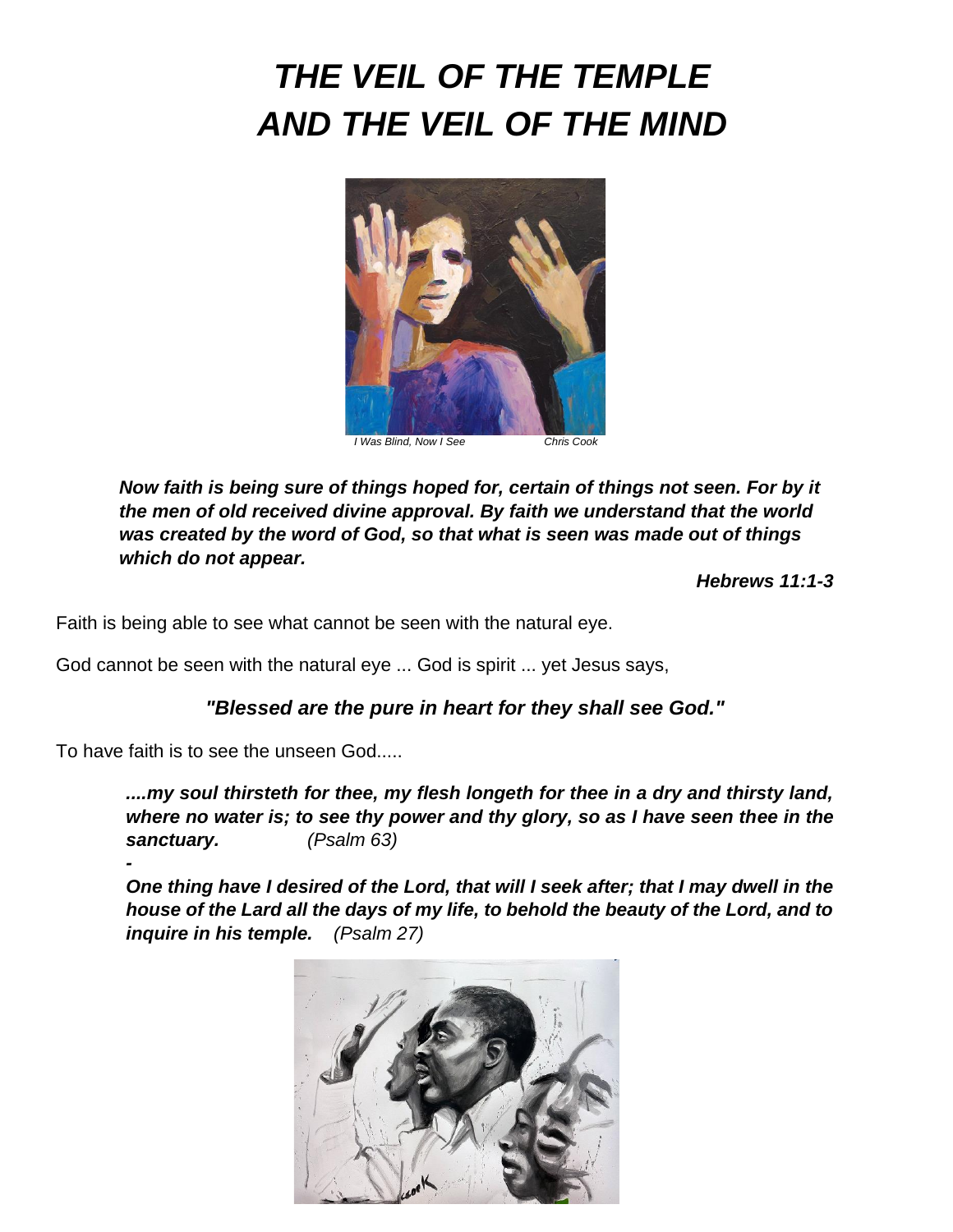*So for the second time they called the man who had been blind, and said to him, "Give God the praise; we know that this man is a sinner." He answered, "Whether he is a sinner, I do not know; one thing I know, that though I was blind, now I see."* 

*They said to him, "What did he do to you? How did he open your eyes?" He answered them, "I have told you already, and you would not listen. Why do you want to hear it again? Do you too want to become his disciples?" And they reviled him, saying, "You are his disciple, but we are disciples of Moses. We know that God has spoken to Moses, but as for this man, we do not know where he comes from."*

*The man answered, "Why, this is a marvel! You do not know where he comes from, and yet he opened my eyes. We know that God does not listen to sinners, but if any one is a worshiper of God and does his will, God listens to him. Never since the world began has it been heard that any one opened the eyes of a man born blind. If this man were not from God, he could do nothing."* 

*They answered him, "You were born in utter sin, and would you teach us?" And they cast him out.*

*Jesus heard that they had cast him out, and having found him he said, "Do you believe in the Son of man?" He answered, "And who is he, sir, that I may believe in him?" Jesus said to him, "You have seen him, and it is he who speaks to you." He said, "Lord, I believe"; and he worshiped him.* 

*Jesus said, "For judgment I came into this world, that those who do not see may see, and that those who see may become blind:"* 

*John 9:24-39*

Jesus did more than remove the blindness from this man's eyes. He did that indeed.

The man could now see the sky, the trees, the grass, a human face.

But Jesus did more:



He tore away the veil that blinded this man to God.

Now this man has faith....

- he can see God,
- he can hear God speak,
- he can know God ... his life has been radically and eternally changed.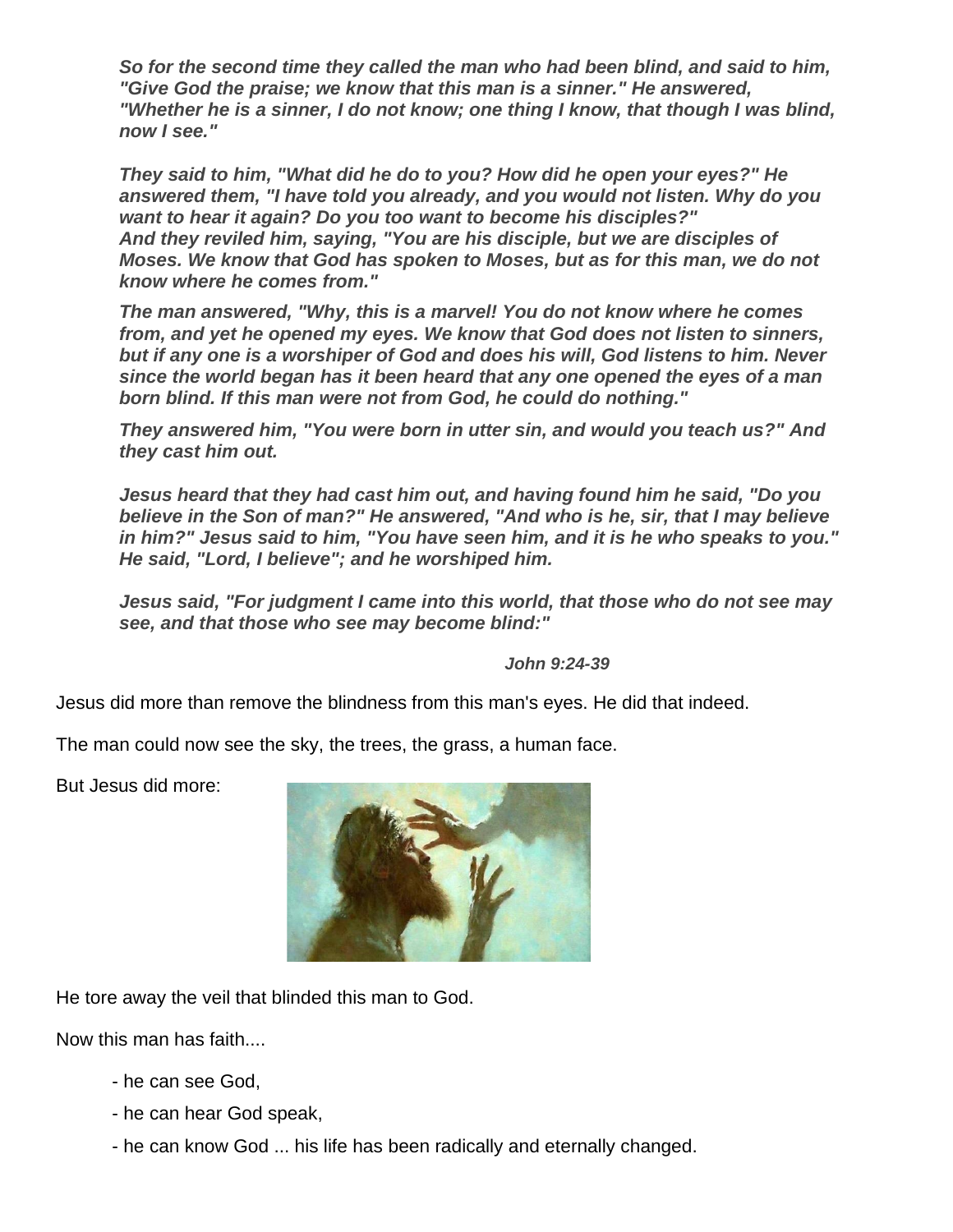For this man faith is not just assenting to a set of doctrines, or conforming to a religious routine. *Faith is being sure of things hoped for, certain of things not seen.* 

## **Because when he looks into the face of Jesus, he sees God, he sees glory.**

## **And that vision puts his feet on a new road.**

And the thing that brought this man to faith was that Jesus tore the veil off his mind and the light of God came pouring in.

# *..."You have seen him, [and it](http://and.it/) is he who speaks to you."*

Every person who has ever come to faith from that day to this, has had the veil lifted from their mind.

*But Saul, still breathing threats and murder against the disciples of the Lord, went to the high priest and asked him for letters to the synagogues at Damascus, so that if he found any belonging to the Way, men or women, he might bring them bound to Jerusalem.*

*Acts 9:1-2*

Why was Saul breathing threats and murder against the disciples? Because a veil was over his mind.

# **He was a religious man but he did not know God ...**

## **… he was blind to God.**

*Now as he journeyed he approached Damascus, and suddenly a light from heaven flashed about him. And he fell to the ground and heard a Voice saying to him, "Saul, Saul, why do you persecute me?" And he said, "Who are you, Lord?" And he said, "I am Jesus, whom you are persecuting; but rise and enter the city, and you will be told what you are to do." The men who were traveling with him stood speechless, hearing the voice but seeing no one. Saul arose from the ground; and when his eyes were opened, he could see nothing; so they led him by the hand and brought him into Damascus. And for three days he was without sight, and neither ate nor drank.*



*Acts 9:3-9*

Now Saul's eyes are blind, but the veil is being lifted from his mind.

**His heart is humbled ... he is coming to repentance.**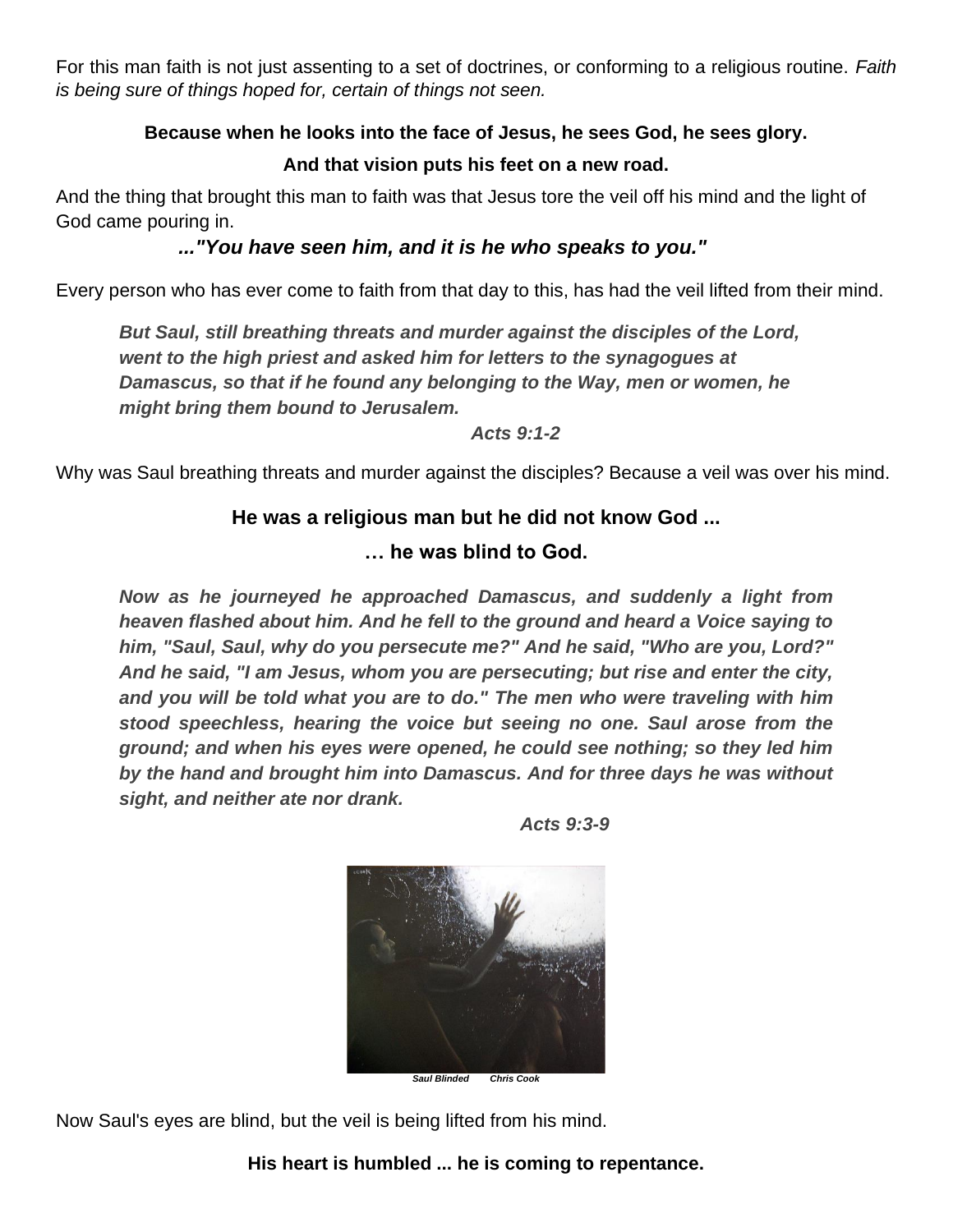*Now there was a disciple at Damascus named Ananias. The Lord said to him in a vision, "Ananias." And he said, "Here I am, Lord."* 

#### *Acts 9:10*

Ananias has faith .... no veil covers his mind. He can see the unseen. He can hear God speak.

*And the Lord said to him, "Rise and go to the street called Straight, and inquire in the house of Judas for a man of Tarsus named Saul; for behold, he is praying, and he has seen a man named Ananias come in and lay his hands on him so that he might regain his sight." But Ananias answered, "Lord, I have heard from many about this man, how much evil he has done to thy saints at Jerusalem; and here he has authority from the chief priests to bind all who call upon thy name."*

*But the Lord said to him, "Go, for he is a chosen instrument of mine to carry my name before the Gentiles and kings and the sons of Israel; for I will show him how much he must suffer for the sake of my name."*

*So Ananias departed and entered the house. And laying his hands on him he said, "Brother Saul, the Lord Jesus who appeared to you on the road by which you came, has sent me that you may regain your sight and be filled with the Holy Spirit." And immediately something like scales fell from his eyes and he regained his sight. Then he rose and was baptized, and took food and was strengthened.*

#### *Acts 9:11-19*

Now Saul has the veil removed from his mind as well as the scales from his eyes. *He is sure of things hoped for ... certain of things not seen.*

#### **He has faith. He can see God, and he walks a new road.**

The biggest issue in each of our lives is the issue of faith.

Even if we have been following Jesus for years....

- we know that there are changes that need to be made in our lives, clutter that needs to be swept out of our hearts,

- we know there is a need for …. cleansing, fire, zeal, vision, power .....

#### **and all this hinges on faith.**

There is a veil that lies over our minds that clouds our certainty.

That veil needs to be removed….

so that we can see without any shadows….

that Jesus is the Lamb of God who takes away the sin of the world ....

that Jesus is risen from the dead, the First-born of the new creation ....

that Jesus is Lord, and that all people…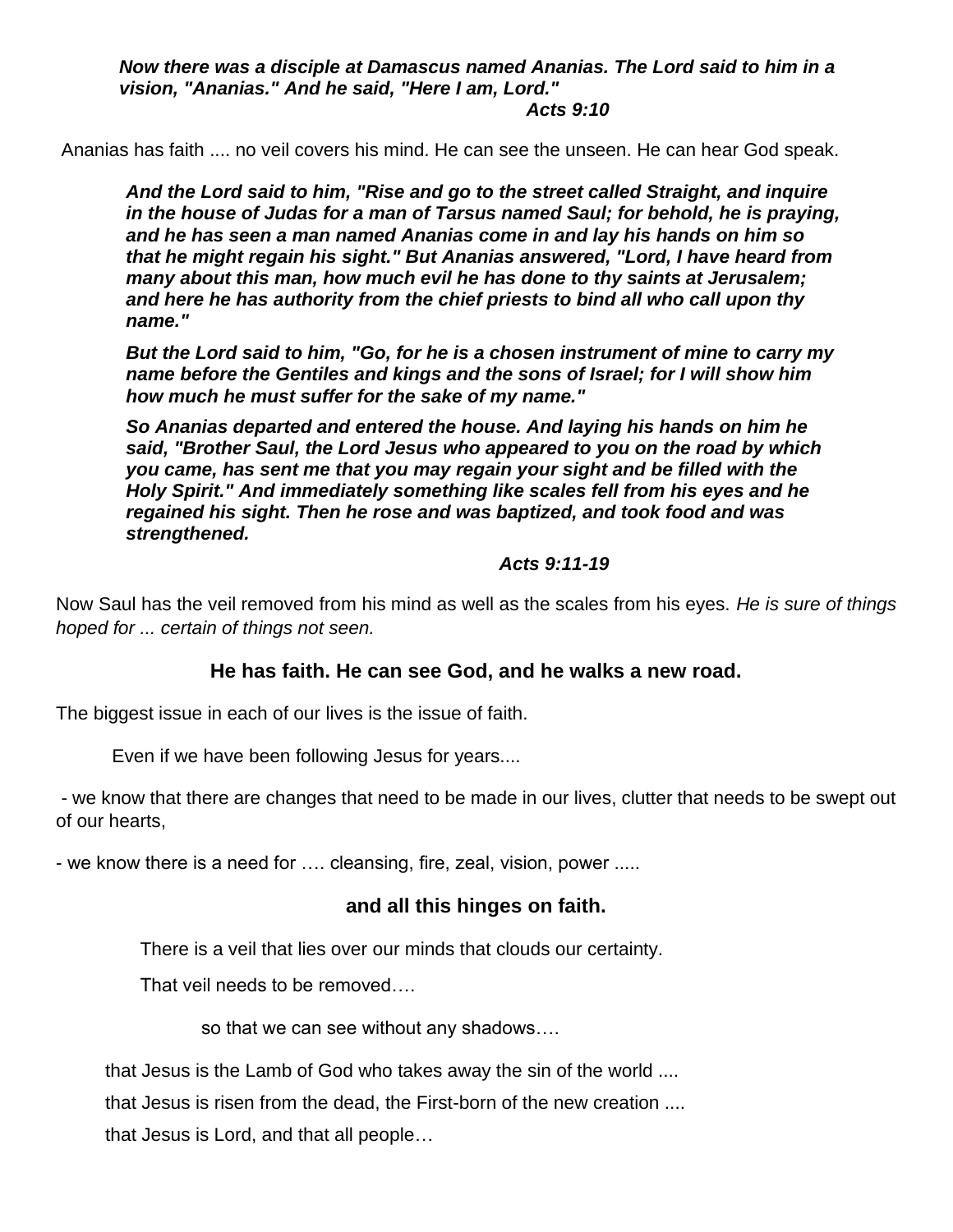… all nations will not only have to bow the knee and confess his lordship, but will have to give an account of themselves to him.

How do we get rid of the veil over our minds so that we can see clearly?

*When Moses came down from Mount Sinai, with the two tables of the testimony in his hand as he came down from the mountain, Moses did not know that the skin of his face shone be-cause he had been talking with God. And when Aaron and all the people of Israel saw Moses, behold, the skin of his face shone, and they were afraid to come near him.*

*Exodus 34:29-30*

## **Moses had no veil over his mind ... he saw the unseen.**

So powerful was the glory into which Moses looked that it was still shining on his face when he came down from Sinai, and the people were afraid and turned away.

*But Moses called to them; and Aaron and all the leaders of the congregation returned to him, and Moses talked with them. And after-ward all the people of Israel came near, and he gave them in commandment all that the Lord had spoken with him in Mount Sinai. And when Moses had finished speaking with them, he put a veil on his face; but whenever Moses went in before the Lord to speak with him, he took the veil off, until he came out; and when he came out, and told the people of Israel what he was commanded, the people of Israel saw the face of Moses, that the skin of Moses' face shone; and Moses would put the veil upon his face again, until he went in to speak with him.*

*Exodus 34:31-35*

This veil that Moses wore over his face until the glory faded from it was a symbol of the veil that lies over our minds.

There is something in us that shrinks back and turns away from glory ... unless the veil is there to hide it from our sight.

#### **But to have faith, to see the unseen God, the veil must be torn away.**

Is it safe to tear that veil away? Can we dare to let it be removed?

*Since we have such a hope, we are very bold, not like Moses, who put a veil over his face so that the Israelites might not see the end of the fading splendor. But their minds were hardened; for to this day, when they read the old covenant, that same veil remains unlifted, because only through Christ is it taken away. Yes, to this day whenever Moses is read, a veil lies over their minds; but when a man turns to the Lord the veil is removed.*

*Now the Lord is the Spirit, and where the Spirit of the Lord is, there is freedom. And we all, with unveiled face, beholding the glory of the Lord, are being changed into his likeness from one degree of glory to another; for this comes from the Lord who is the Spirit.*

*II Corinthians 3:12-18*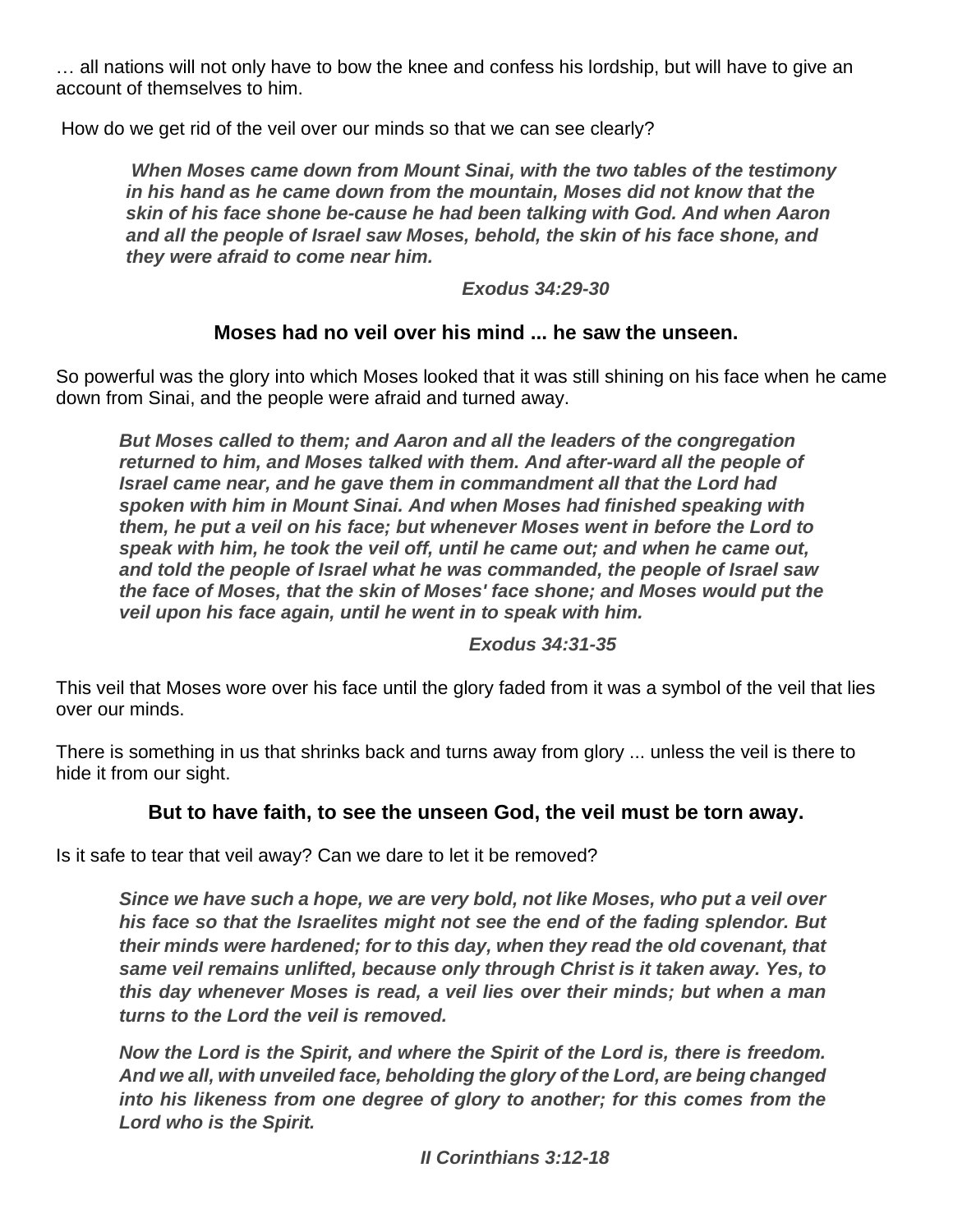**… When a man or woman turns to the Lord the veil is removed ….**

**... When the heart turns, the eyes open.** 



It happens with-out fail, because God has already torn away the veil from his side.

*Now from the sixth hour there was darkness over all the land until the ninth hour. And about the ninth hour Jesus cried with a loud voice, "Eli, Eli, lamasabachthani?" that is, "My God, my God, why hast thou forsaken me?" And some of the bystanders hearing it, said, "This man is calling Elijah." And one of them at once ran and took a sponge, filled it with vinegar, and put it on a reed, and gave it to him to drink. But the others said, "Wait, let us see whether Elijah will come to save him." And Jesus cried again with a loud voice and yielded up his spirit. And be-hold, the curtain of the temple was torn in two, from top to bottom. Matthew 27:45-51a*

The guilt that caused the Israelites to cringe when they saw the glory on Moses' face ....

The guilt that causes us to shrink back when the light of God starts coming near to us …

# **That guilt has been paid for by the Lamb's death.**

In Jesus' death God takes our guilt and washes it away with his own blood ... dies in our place ... so now, as we repent, we can be bold and let the veil that covers our minds come off and look into the face of Jesus.

# *Yes, to this day whenever Moses is read a veil lies over their minds; but when a man turns to the Lord the veil is removed.*

When a man, a woman, *turns to the Lord* the veil is removed.

- *Who* removes it?
	- God removes it.
- *We turn*,
	- God gives faith.
- *We turn,*
	- God opens our eyes.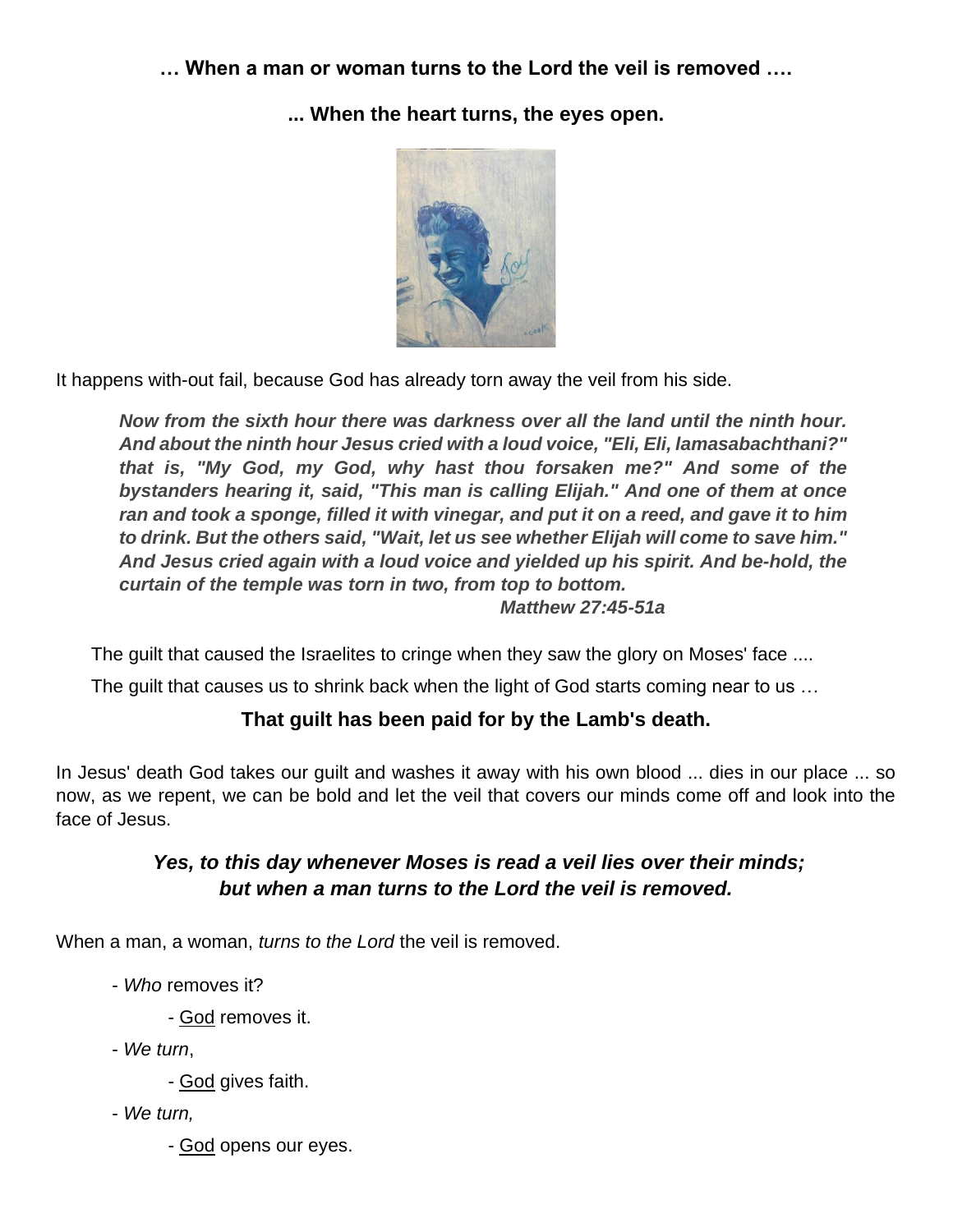So what does it mean to turn to the Lord?

## *When a man turns to the Lord the veil is removed*

To turn to the Lord means three things.

- 1. To confess.
- 2. To commit.
- 3. To continue.
- **1. To turn to the Lord is to… confess the sin His light reveals.**



- When Moses saw the holy, he took off his shoes ... a confession of sin.
- When Isaiah saw the holy, he confessed that he was a man of unclean lips.
- When Peter saw the holy, he cried, "I am a sinful man, 0 Lord!"

Turning to the Lord begins with confessing what the light reveals. But many of us, when the light comes to us and searches our hearts, remain as stone ... we don't budge.

The search light of heaven has come in and uncovered the sin, and we keep pretending it isn't there.

God isn't trying to embarrass you, he's trying to heal you, help you, remove the veil.

When you say, "Yes, Lord,

*I am stubborn, I am self-righteous, I am full of vanity, I am unclean, I am addicted. 0 Lord, help me!"*

**Then the veil comes off and we begin to see God's glory.**